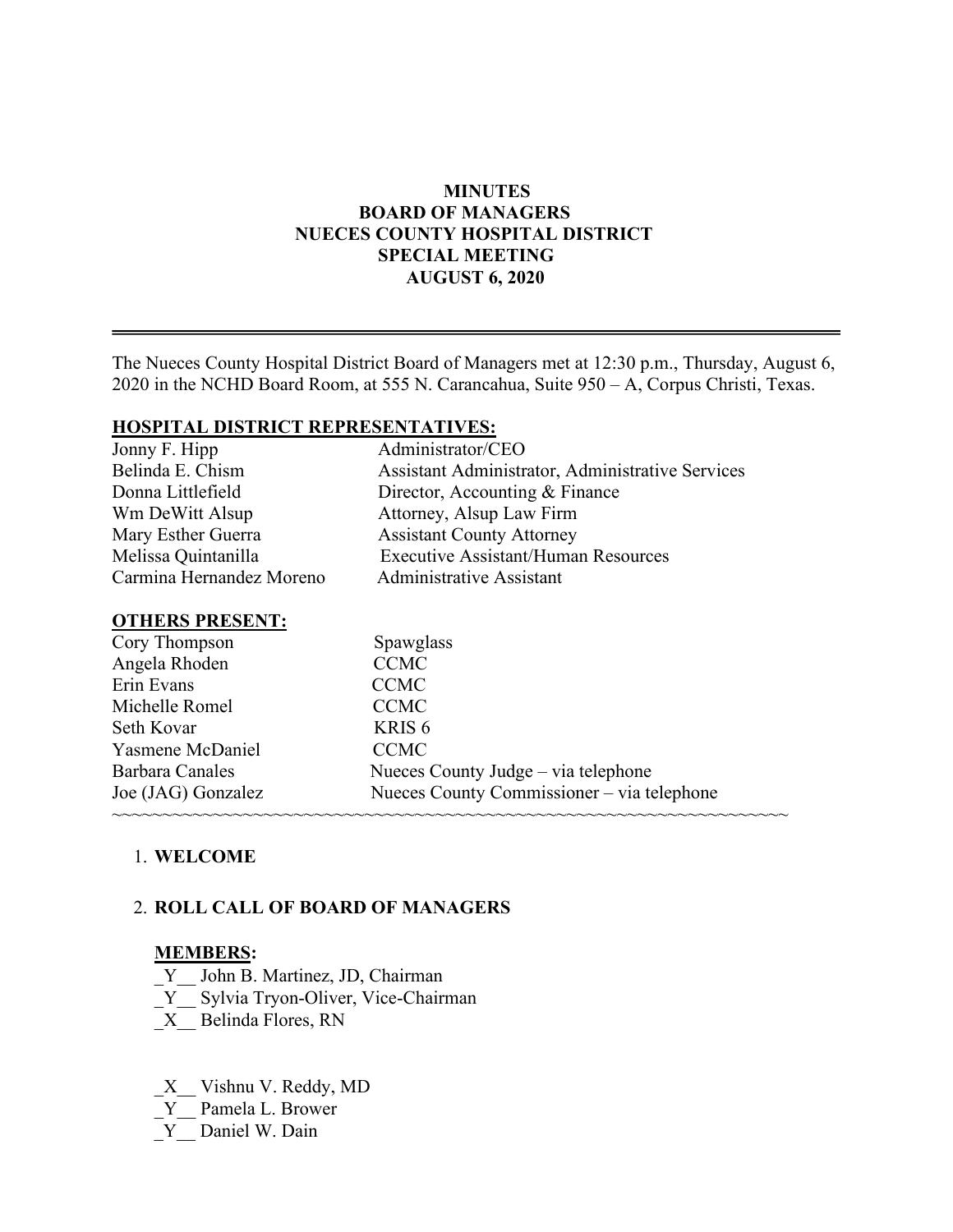\_Y\_\_ John E. Valls

## 3. **CALL TO ORDER & ESTABLISHMENT OF QUORUM**

A. Call to order – Mr. Martinez, Chairman

The Meeting was called to order by Mr. Martinez at 12:32 p.m

B. Establish quorum – Mr. Martinez

A quorum was present with five members in attendance.

 **John B. Martinez – Chairman – PRESENT Sylvia T. Oliver – Vice Chair – PRESENT Pamela L. Brower – Member – PRESENT Daniel W. Dain – Member – PRESENT John E. Valls – Member – PRESENT Belinda Flores RN – Member – ABSENT Dr. Vishnu V. Reddy, MD – Member – ABSENT** 

- C. Confirm posting of Meeting's public notice in accordance with Texas Open Meetings Act, Texas Government Code, Chapter 551.
- 4. **PUBLIC COMMENT** Persons wishing to comment on any item(s) on the agenda or any subject within the Board's responsibilities must sign-in on the "Agenda Item Request to Speak" form provided at the entrance of the Board meeting room at least five (5) minutes prior to commencement of the meeting. Commenters shall limit their comments to three (3) minutes, except that Commenters addressing the Board through a translator shall limit their comments to six (6) minutes. See the "Public Comment" section of the preceding General Information page for additional information.

## **Judge Barbara Canales**

#### 5. **REGULAR AGENDA:**

#### A. **COVID-19 Pandemic:**

1) Discuss and consider authorizing establishment of a COVID-19-related Alternate Care Site for post-acute care (ACS) at CHRISTUS Spohn Hospital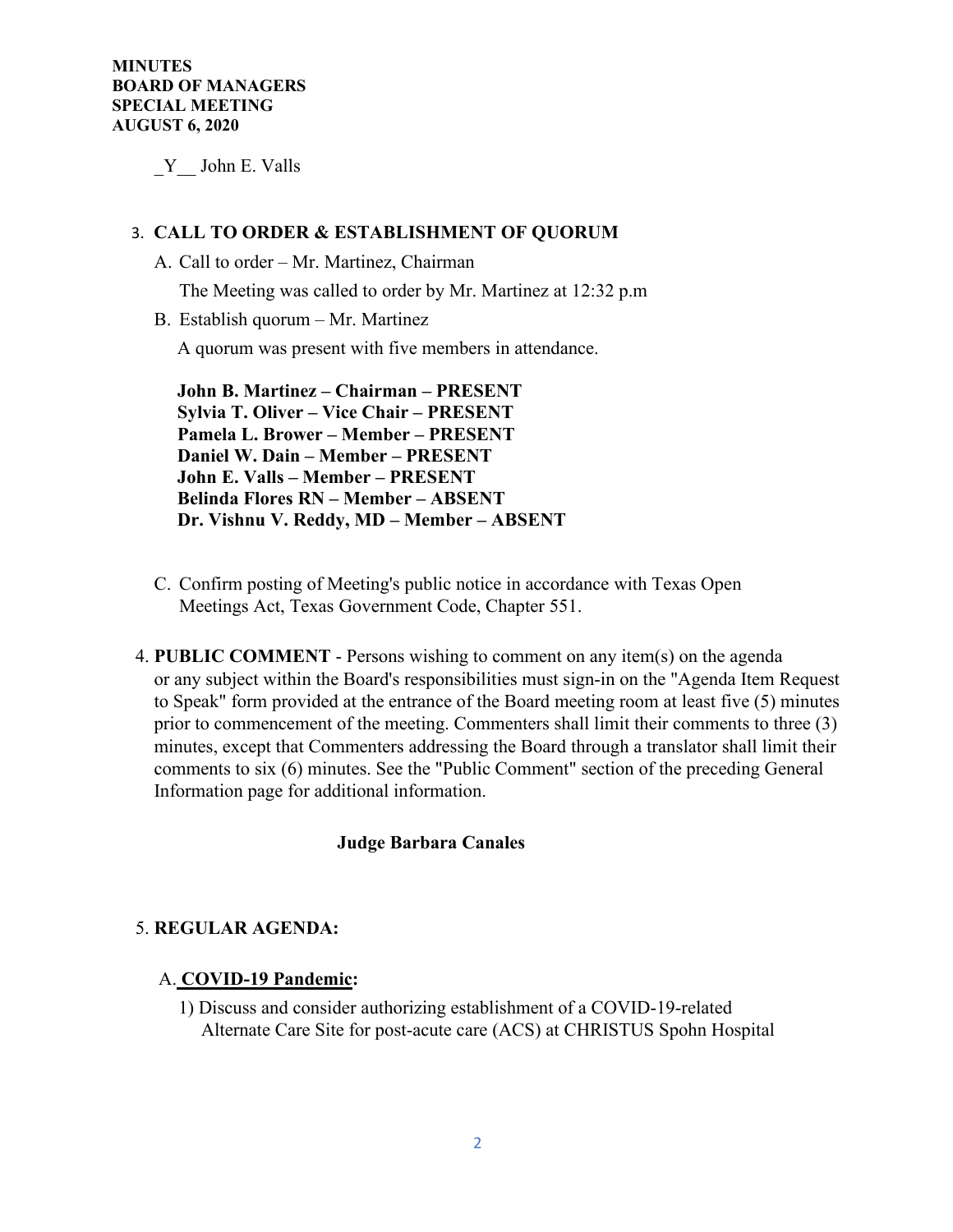Corpus Christi-Memorial (formerly Memorial Medical Center) located at 2606 Hospital Boulevard, Corpus Christi, Texas subject to Commissioners Court's Code: approval pursuant to Sections 281.050 and 281.094, Texas Health and Safety Code:

- a) Authorize Administrator to negotiate consent from CHRISTUS Spohn Health System for establishment of the ACS at the Hospital;
- b) Select CLK Architects & Associates to provide architectural and related services necessary to establish the ACS at the Hospital and authorize Administrator to execute related agreement;
- c) Select SpawGlass Contractors from the BuyBoard Purchasing Cooperative vendor listing to perform recommended maintenance and upgrades at the Hospital necessary for establishment of the ACS; and
- d) Authorize Administrator to finalize and execute a contract with SpawGlass Contractors to perform the recommended maintenance and upgrades at the Hospital necessary for establishment of the ACS; contract amount not to exceed \$3 million. *(ACTION)*

# **Motion to table by Mr. Valls and seconded by Ms. Oliver. MOTION CARRIED.**

 2) Discuss and consider authorizing establishment of a COVID-19-related Alternate Care Site for post-acute care at CHRISTUS Spohn Hospital Corpus Christi-Shoreline located at 600 Elizabeth Street, Corpus Christi, Texas subject to Commissioners Court's approval pursuant to Sections 281.050 and 281.094, Texas Health and Safety Code; and authorize Administrator to negotiate lease and other related documents. *(ACTION)*

# **Motion to table by Mr. Valls and seconded by Ms. Oliver. MOTION CARRIED.**

 3) Discuss and consider authorizing establishment of a COVID-19-related Alternate Care Site for post-acute care at Corpus Christi Medical CenterNorthwest located at 13725 Northwest Boulevard, Corpus Christi, Texas subject to Commissioners Court's approval pursuant to Sections 281.050 and 281.094, Texas Health and Safety Code; and authorize Administrator to negotiate lease and other related documents. *(ACTION)*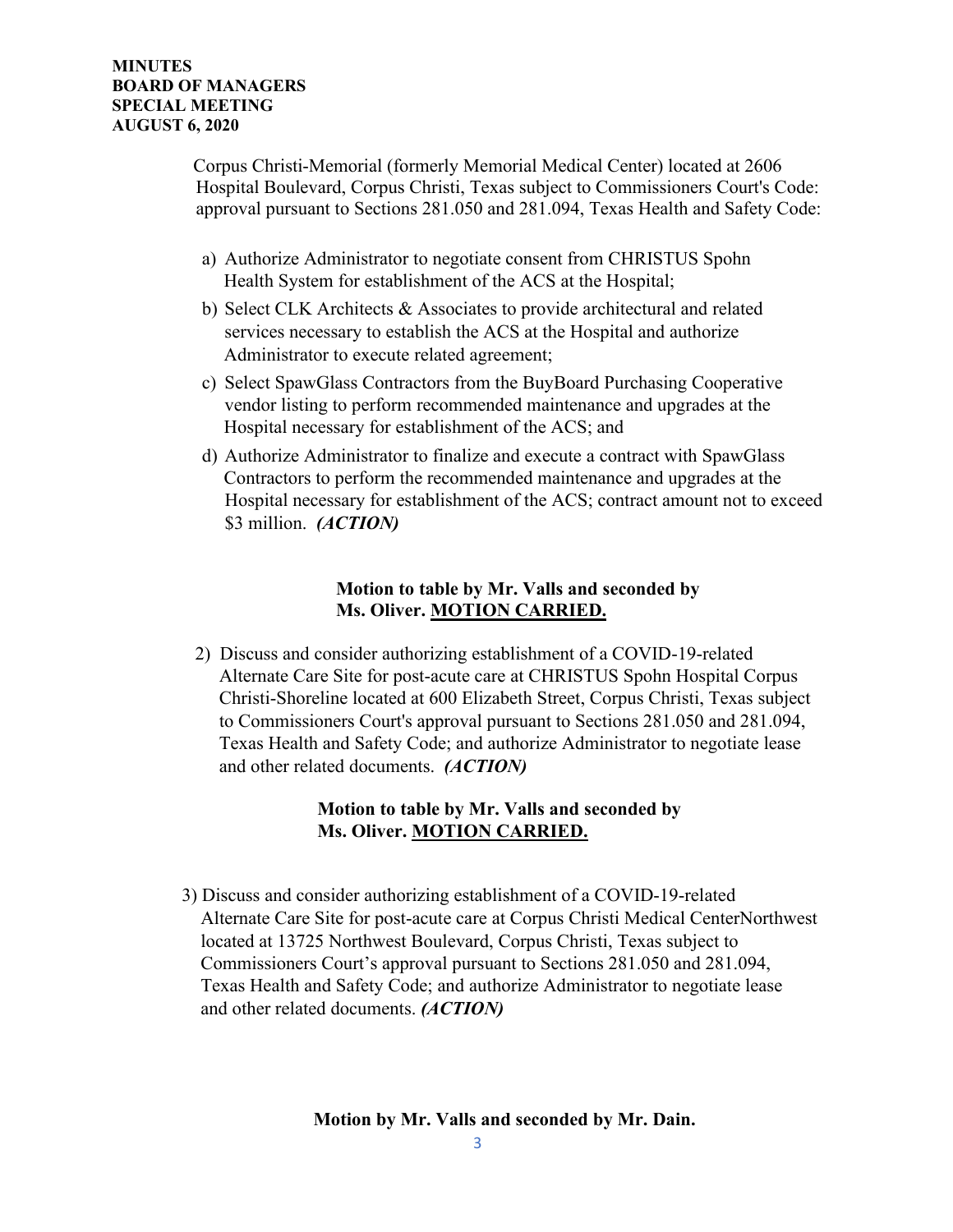**MINUTES BOARD OF MANAGERS SPECIAL MEETING AUGUST 6, 2020** 

## **MOTION CARRIED.**

- 6. **CLOSED MEETING** Public notice is hereby given that the Board of Managers may elect to go into closed meeting session(s) at any time during the meeting to discuss any matter(s) listed on the agenda, when so authorized by the provisions of the Open Meetings Act, Texas Government Code, Chapter 551 and the Board specifically expects to go into a closed session(s) on the matters listed below pursuant to the Act, §551.071 and §551.074. In the event the Board elects to go into closed session(s) regarding an agenda item(s), the section(s) of the Open Meetings Act authorizing the closed session will be publicly announced by the presiding officer. Should any final action, final decision, or final vote be required in the opinion of the Board with regard to any matter considered in closed session(s), then the final action, final decision, or final vote shall be either: (a) in the open meeting covered by the Notice upon reconvening of the public meeting; or (b) at a subsequent public meeting of the Board upon notice thereof, as the Board shall determine pursuant to applicable laws:
- A. Consult with attorneys on legal matters relating to establishment of COVID-19 related Alternate Care Sites.
- B. Consult with attorneys on legal matters related to the Amended and Restated Membership Agreement between CHRISTUS Spohn Health System Corporation, CHRISTUS Health, and Nueces County Hospital District.

## 7**. ADJOURN**

# **Motion to adjourn by Mr. Martinez. Motion by Mr. Dain and seconded by Mr. Valls. Meeting adjourned at 12:49 p.m.**